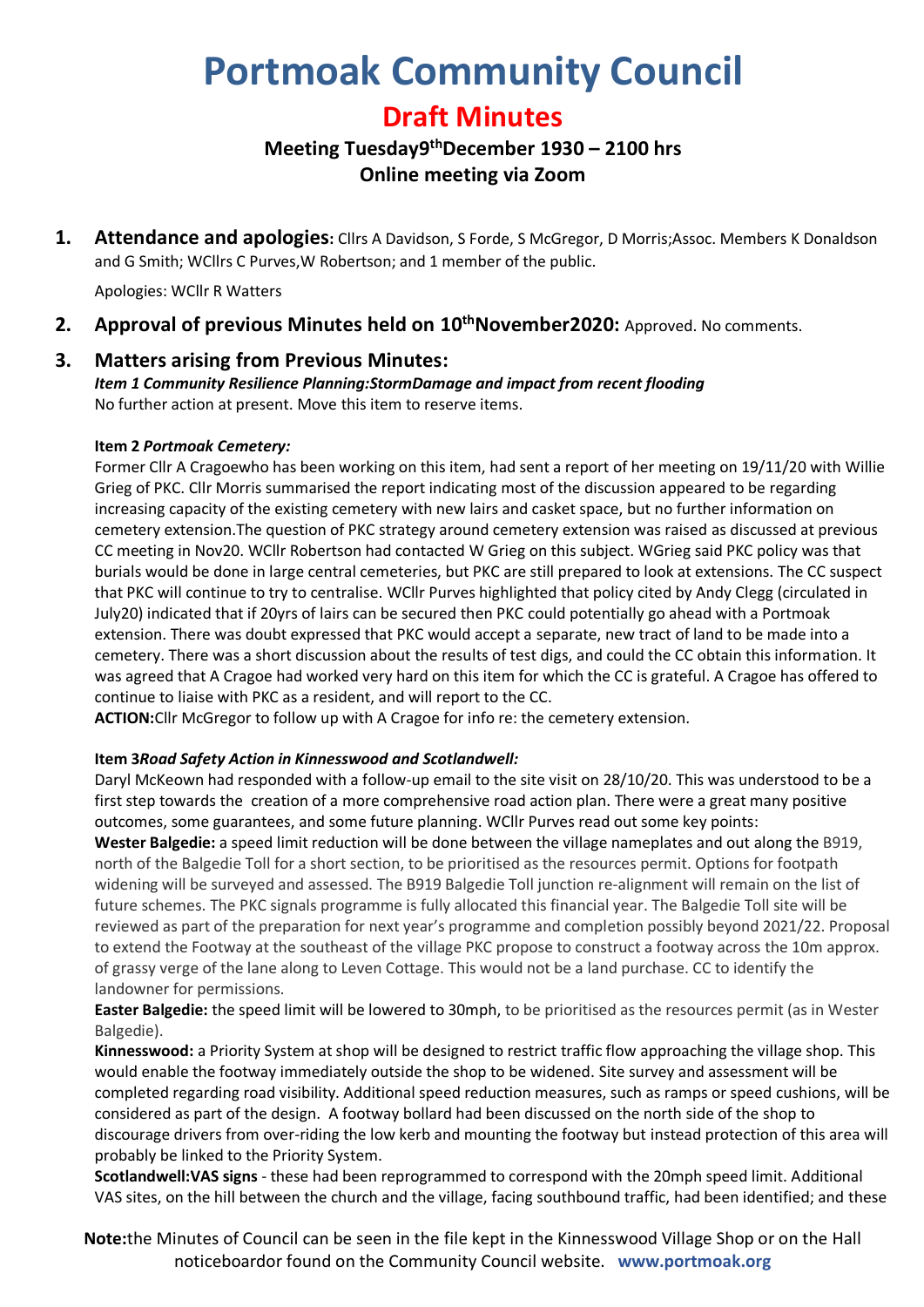have been added to the list of future VAS. These will be installed as resources permit in future years.**20mph speed limit signage**: the size, frequency and prominence of the 20mph speed limit repeater signswill be increased to encourage better driver compliance. This work is now underway as part of PKC ongoing Spaces For People speed limits project. Signs have been manufactured and will be installed. **Village nameplate signs**: at most villages, including the other approaches to Scotlandwell, these are combined to create more prominent signageto encouragebetter compliance with the lower speed limit. There are two options at this site: 1. Combine the Scotlandwell nameplate signs with the speed roundel signs, or 2. Erect Kilmagadwood nameplate signs beside the speed roundel signs and erect an additional set of nameplate signs for Scotlandwell - either at the top of the hill beside Portmoak Church or at the bottom of the hill entering the village. CC to consult with community on this item. Puffin Crossing in Village Hall and Portmoak Church area: The Urban Traffic Control team (within Traffic & Network) will assess the area todetermine if a suitable location exists for a Puffin crossing (or crossings). This will be added to the list of future traffic signals and crossings to be assessed, ranked, and installed as resources permit. **Portmoak Church footpath link**: will be progressed by the Community Greenspace Team as any potential route is separated from the public road and its verge. The Traffic & Network Team will liaise with Community Greenspace about how and where the footpath connects to the A911.**Main Street priority system**: this was discussed on site regarding the position of the current priority system and island. Alternative locations were discussed to see if the island could be used as an extension of the footway to help pedestrians navigate a pinchpoint. No suitable alternative was found but this will be investigated further as it may link to the church footpath.**Junction realignment of the A911 to B920 junction**: this was discussed but may create as many problems as it solves. It was agreed that the Traffic & Network Team would do some auto-tracking on a computer programme to identify the benefits and the hazards, but there has not been an opportunity to do this yet. Installation of a mini-roundabout at this junction was discussed, but it is likely there is insufficient space. A request from within the community to move the Western priority system to the other side of the road is included in the list of road safety schemes; but has not been progressed yet as there are still schemes of higher priority to be completed first.

Regarding speed enforcement: a member of the public mentioned that police had been seen in Kinnesswood apparently doing speed checks on vehicles. Cllr S McGregor thanked the police for their responsiveness to the CC's request for speed enforcement action.

**ACTION:**WCllrC Purves to discuss the road traffic action plan with Daryl McKeown. **ACTION:**Cllr S McGregor to speak to locals to ascertain who is the landowner of the lane in Wester Balgedie

#### **Item 4** *Glenlomond sewage: migration of responsibility to Scottish Water*

Cllr A Davidson reported some good news: an expert drainage company had completed an assessment of the village and identified some unused drains in village from previous buildings, now demolished, which could be repurposed and reactivated to channel surface water. This would buy Glenlomond a bit of time with re: to the sewage work. The Village Committee have commissioned someone to look at the long-term options for upgrade of the sewage works as Scottish Water have demanded that the system be upgraded to standard before they will adopt it.

#### **Item 5** *Friar Place hedges blocking sight lines and requiring maintenance:*

Cllr Forde reported no progress on this item **ACTION:**Cllr Forde to email Gary McConnell and meet on-site to point out the specific issues.

#### **Item 6** *Public Consultation – Use of Open Space, in Whitecraigs, Kinnesswood*

The consultation period was now finished. The CC expressed some concern about open space and recreational use by young persons possibly being compromised by flower bed development. **ACTION:**Cllr Morris to speak to PKC on this item and find out the results of the PKC survey.

#### **Item 7** *Construction of hill track, Bishop Hill, Kinnesswood*

Cllr Morris had provided an updatereport that had been circulated to the CC and subscribers. This confirmed that the landowner had failed to make a "Prior Notification and Approval" request to PKC before construction started, as required by planning regulations. He had, however, received consent from Scottish Natural Heritage (now Nature Scot) for these works to take place within the Site of Special Scientific Interest and had also discussed the proposed works with the then chairman of the CC, Graham Cox. The statement in the Nov report on this hill track construction was therefore incorrect in suggesting that there had been no consultation with the CC.

**Note:**the Minutes of Council can be seen in the file kept in the Kinnesswood Village Shop or on the Hall noticeboardor found on the Community Council website. **www.portmoak.org**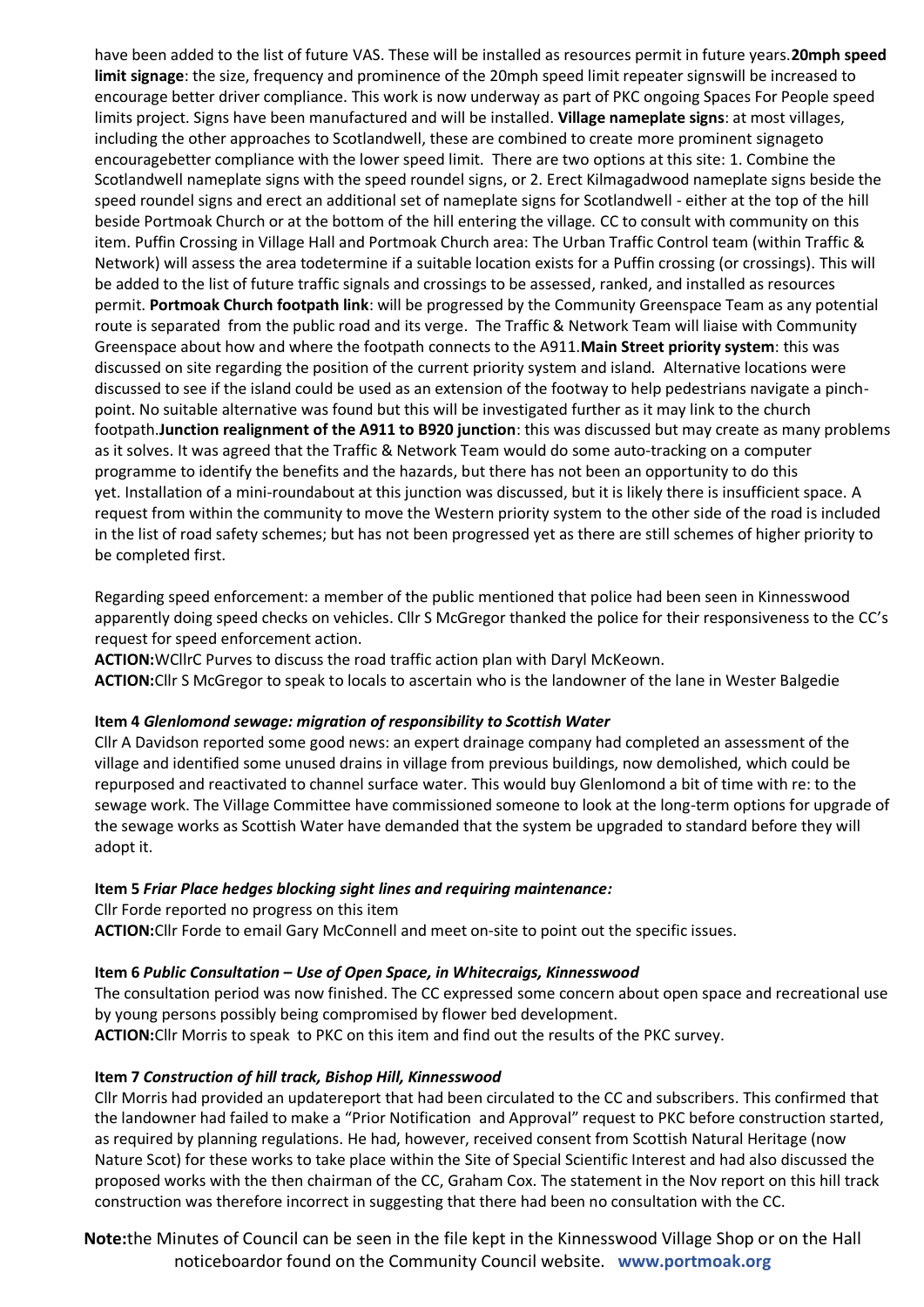The CC noted that the surface of the track had improved considerably during the drier weather and PKC and the landowner had agreed on some limited drainage work to be carried out during the winter period on a few muddy sections. The CC welcomed the recommendation that further discussion should take place with the landowner in springtime to see if agreement could be reached on final restitution of the path surface and the extent to which the route should be available for vehicular use, or not. In the meantime it was noted that it would probably not be necessary to proceed further with the suggested retrospective planning application as had been proposed at the previous meeting.

**Item 8** *Kinross-shire Forum Meeting on 2nd Dec 2020:* Cllr Morris and the WCllrs had attended the meeting. WCllr M Barnacle had provided extensive information. 3 relevant outcomes:

- 1. Discussion about Regional Parks. It was noted that there had been longstanding discussions about extending the Lomond Hills Regional Park to include Bishop Hill and the Loch Leven area, as was originally proposed as a joint Fife/ Perthshire initiative in the 1970s. PKC seem to have been reluctant to do this, possibly due to burden on Finances e.g.Rangers etc.CllrMorris to investigate the extent to which Regional Parks can attract attract external money from the Scottish Government and other sources before further representations are made to or within PKC..
- 2. Affordable housing: general agreement between participants that good mechanisms are not in place to promote affordable housing. Portmoak always seems to see large size luxury housing being built. e.g. Lomond Inn site (5 new houses proposed), Levenmouth (10 new houses being built/proposed) with no affordable housing being constructed anywhere in Portmoak in recent years. Although some Developers have to pay significant sums to support affordable housing this goes into a central pot in PKC with no requirement that it is spent in Portmoak. The CC also noted that planning officials appeared to be far too willing to approve large houses without any recognition of the way in which this unbalanced the housing stock in Portmoak, with no new property available for young people leaving home or old people wanting to downsize. Ward Councillors agreed to take this up at policy level in PKC.[This was irrelevant to the affordable housing issue and should have been taken as a separate item in AOB]
- 3. Speed Watch Scheme: WCllrRobertson explained the Speed Watch Scheme which had been abandoned as Police Scotland were formed but the Police are now keen to resurrect it.Problems with speeding occur all over Kinross-shire. In the Speed Watch Scheme, volunteers are issued with a speed gun ostensibly to collect data. Excessive speeding vehicles are then flagged to the police for follow up and a warning. Costs are high for the equipment. Request to PCC to indicate if they were in support of Speedwatch scheme. Problem areas for speeding can then be targeted, to make maximum use of funds.

#### Reserve items:

**Item 9***Footpath from Scotlandwell to the Church, Hall and beyond.* **Item 10***Rural Transport* **Item 11***Loch Leven water quality* **Item 12***SEPA / Scottish Enterprise River Leven Catchment Project*

#### **4. New Matters arising:**

**Item 1:** *CC resignations and next steps:* this item was fully discussed at the start of the CC meeting and agreed that the CC meeting would proceed. The Secretary had discussed the issue with the PKC Elections and Community Councils Officer who had indicated that the resignations would trigger a CC by-election and the reduced numbers may make the CC unable to make representation because the CC was now composed of three elected, one coopted and two associate members. The by election was triggered by the elected members falling below the required minimum for Portmoak of four elected members. The W Cllrs indicated that there may have been an incorrect interpretation of the Scheme of Establishment guidance by the Officers as regards the ability of the CC to make representations as the coopted member had voting rights so the total able to vote on any issue was four. W Cllr Purves offered to discuss the circumstances with the Elections & Community Councils officers and provide clarity. The CC welcomed this as the best way to ensure the correct action was taken for the benefit of the Community. **ACTION:** Callum Purves to discuss situation of resignations and current CC membership with Elections & Community Councils officers and advise next steps.

**Item 2:** *Covid-19 Resilience – local volunteer support***:** The CC had taken some steps to contact the volunteer coordinators in each of the villages to confirm that volunteer support for anyone who was ill or isolating was still available should residents need it. Information on contact details had been circulated at the start of the pandemic, but if any resident would like information about who to contact in their area they should feel free to reach out to the CC at [secretary@portmoak.org](mailto:secretary@portmoak.org) and the CC will pass on details of the local volunteer contact.

**Note:**the Minutes of Council can be seen in the file kept in the Kinnesswood Village Shop or on the Hall noticeboardor found on the Community Council website. **www.portmoak.org**